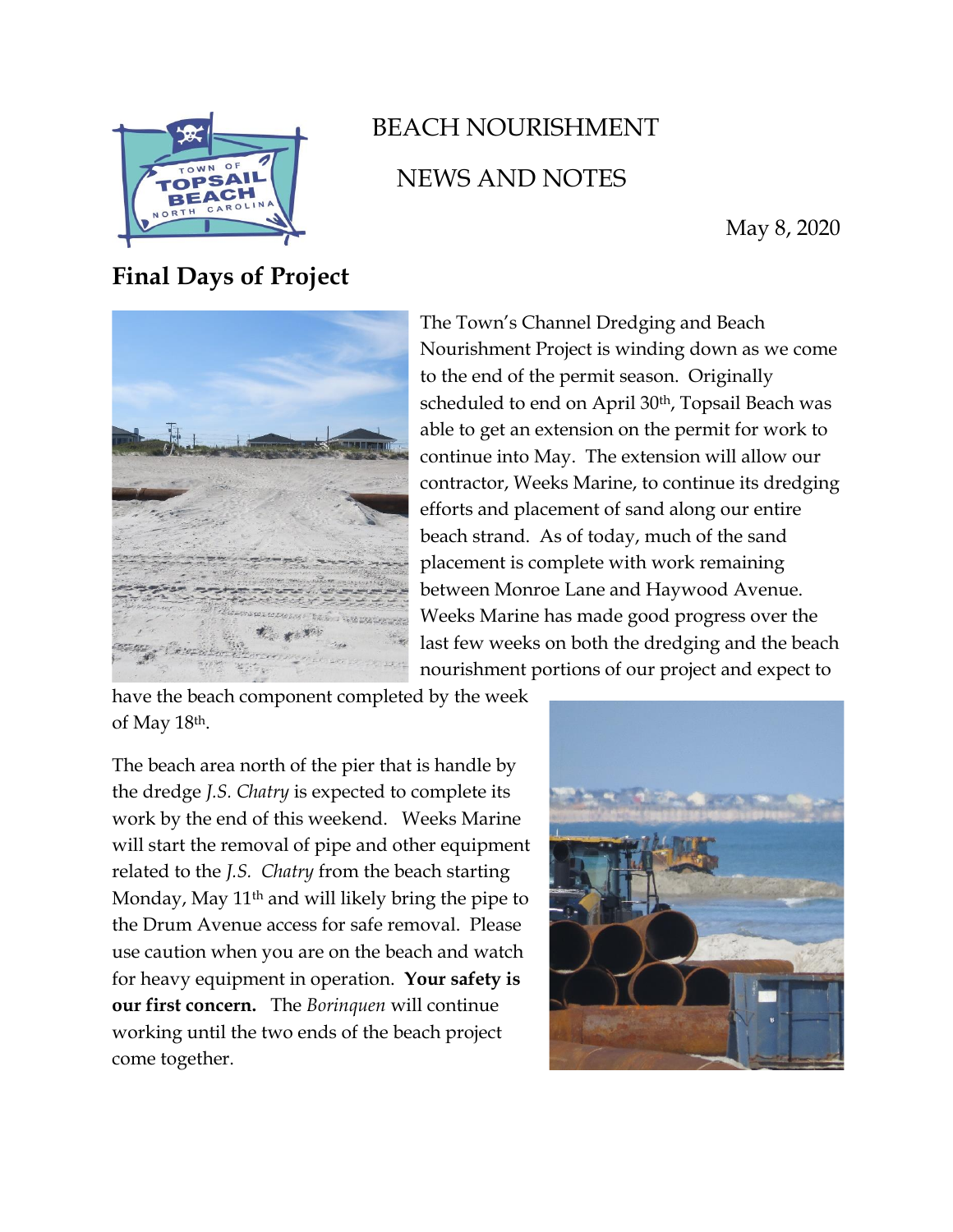## **Dredge Work**

The *J.S. Chatry* has focused its dredging efforts at the outer bar and in the inlet, while the *Borinquen* has been working in the sound. As the *J.S. Chatry* completes its work this weekend, it will begin its final preparations for departure. The *Borinquen* will continue its work in Banks Channel and expects to finish what it is allowed to dredge by permit around the week of May 18th. Because the permit extension excluded certain areas of the channel from dredging after April 30th, Weeks Marine will return later in the year once the dredge season begins. The survey below shows the areas completed by the dredges and highlights where deep water currently exists. Progress maps for the beach and the channels are updated on a weekly basis and can be found on the Town's website.



The dredging has already shown significant benefit to our waterways as we are seeing more deep-water for our commercial and recreational boaters. This picture reflects a recent survey of the waterway, and we are excited to see so much deep blue! Be sure to visit our website for a larger view.